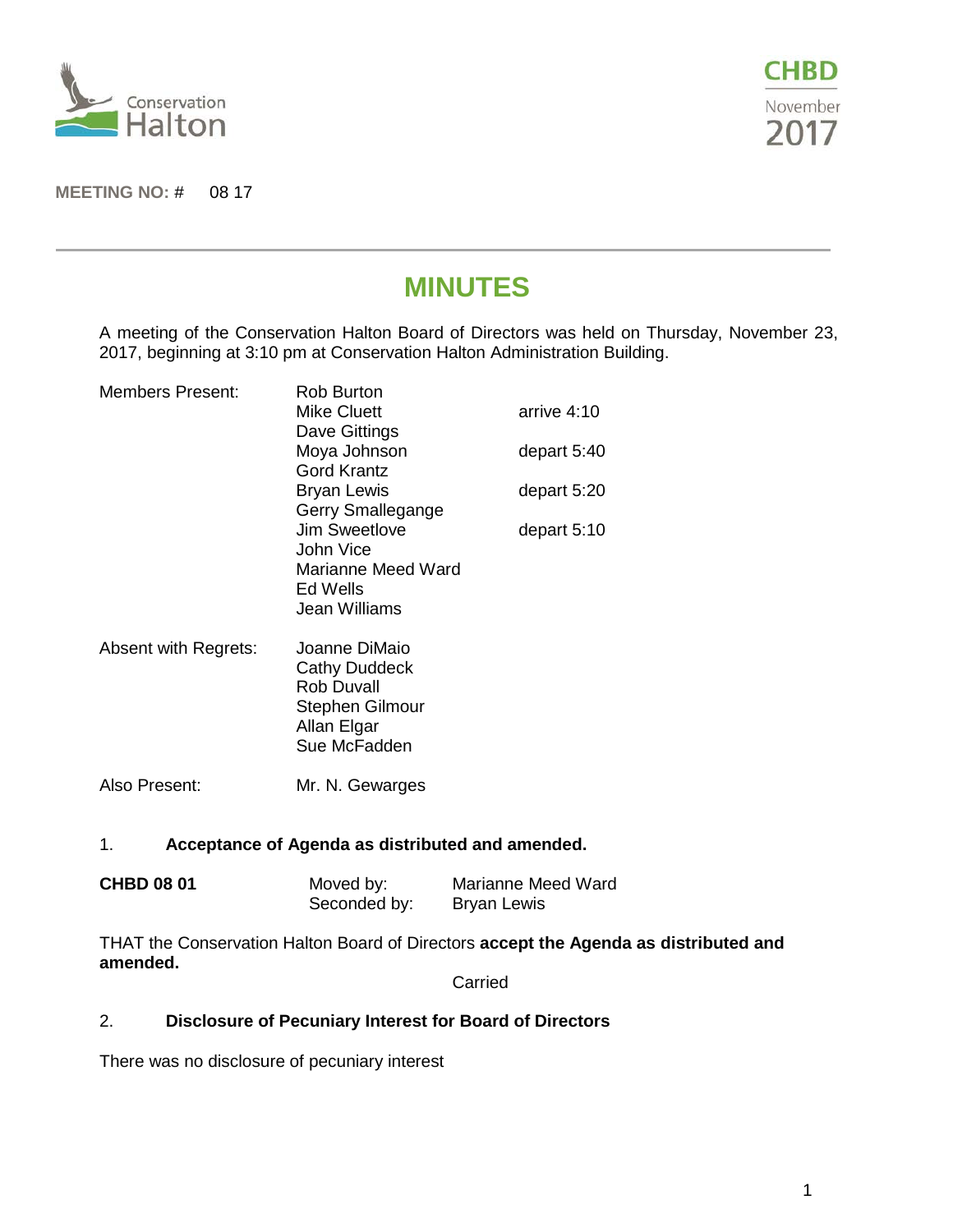



3. **Presentations**: A presentation was provided by Patrick Moyle and Maureen McCauley on Planning Review entitled Process Reengineering. Following discussion the Members provided feedback and offered suggestions.

Niall Lobley provided a presentation on the Concept Visioning for the Giants Rib GeoPark, Report #: CHBD 08 17 02. Members advised staff to do further research on the name.

Hassaan Basit provided a presentation on the 2018 Budget update. The Members provided feedback and offered suggestions.

The presentations are provided with these Minutes.

#### 4. **Consent Items**

The Consent Items were adopted. The 2018 Budget approval recommendations from the Resolutions were moved under Action Items # 5.6.

#### 5. **Action Items**

#### 5.1 **Budget Variance Report for the period ended September 30, 2017 and 2017 Projected Year End Amounts Report #: CHBD 08 17 01**

| <b>CHBD 08 02</b> | Moved by:    | Jim Sweetlove |
|-------------------|--------------|---------------|
|                   | Seconded by: | Jean Williams |

THAT the Conservation Halton Board of Directors **receive for information the staff report dated November 23, 2017 on the Budget Variance Report for the period ended September 30, 2017 and 2017 Projected Year End Amounts;**

THAT the Conservation Halton Board of Directors **approve the establishment of a new Reserve for Land Securement and a transfer to the reserve of \$103,840, as outlined in the report to support future land securement activities;** 

THAT the Conservation Halton Board of Directors **approve an increase in the budget amount for Administration Office renovations as detailed in the report and the transfer of up to \$25,000 from the Debt Financing Charges reserve to fund the increased renovation costs;**

AND FURTHER THAT the Conservation Halton Board of Directors **approve the transfer of \$27,534 from the Conservation Areas Capital Reserve for facility upgrades at Kelso/Glen Eden.**

Carried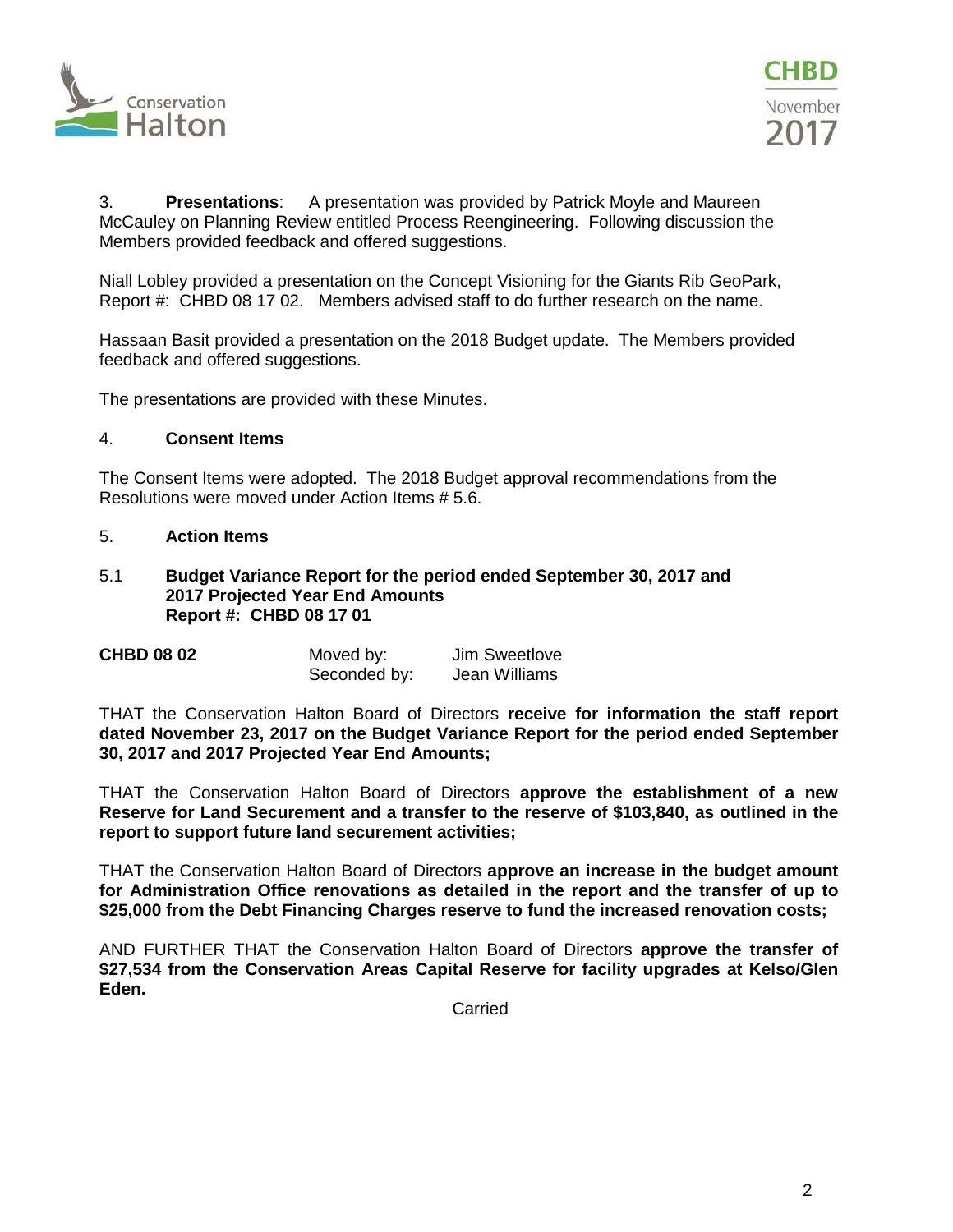



### 5.2 **Concept Visioning For The Giants Rib Geopark Report #: CHBD 08 17 02**

| <b>CHBD 08 03</b> | Moved by:    | <b>Gord Krantz</b> |
|-------------------|--------------|--------------------|
|                   | Seconded by: | Marianne Meed Ward |

THAT the Conservation Halton Board of Directors **endorse the vision for a collaborative network of green spaces spanning Halton Region and,**

THAT The Conservation Halton Board of Directors **instruct staff in identifying partners, developing a Business Case and vision for a connected park system,**

AND FURTHER THAT The Conservation Halton Board of Directors **ask staff to provide an update on the GeoPark system in 12 – 18 months.** 

**Carried** 

5.3 **Proposed 2018 Plan Review and Permit Application Fee Schedules CH File Number: ADM 049 Report #: CHBD 08 17 03**

| <b>CHBD 08 04</b> | Moved by:    | Moya Johnson       |
|-------------------|--------------|--------------------|
|                   | Seconded by: | Marianne Meed Ward |

THAT the Conservation Halton Board of Directors **receive for information the staff report dated December 1, 2016 regarding Plan Review and Permit Application Fee Schedules;**

AND FURTHER THAT the Conservation Halton Board of Directors **adopt the Plan Review and Permit Application Fee Schedules as outlined in the staff report dated November 23, 2017, with an effective date of January 1, 2018.**

Carried

5.4 **Funding Service Agreement - Region of Halton and Conservation Halton Regional Infrastructure Team. CH File #: ADM 308; Report #: CHBD 08 18 05**

| <b>CHBD 08 05</b> | Moved by:    | Ed Wells      |
|-------------------|--------------|---------------|
|                   | Seconded by: | Jean Williams |

THAT the Conservation Halton Board of Directors **approve the draft Funding Service Agreement as attached and authorize the Chairman and the Chief Administrative Officer to sign the agreement on behalf of Conservation Halton.**

Carried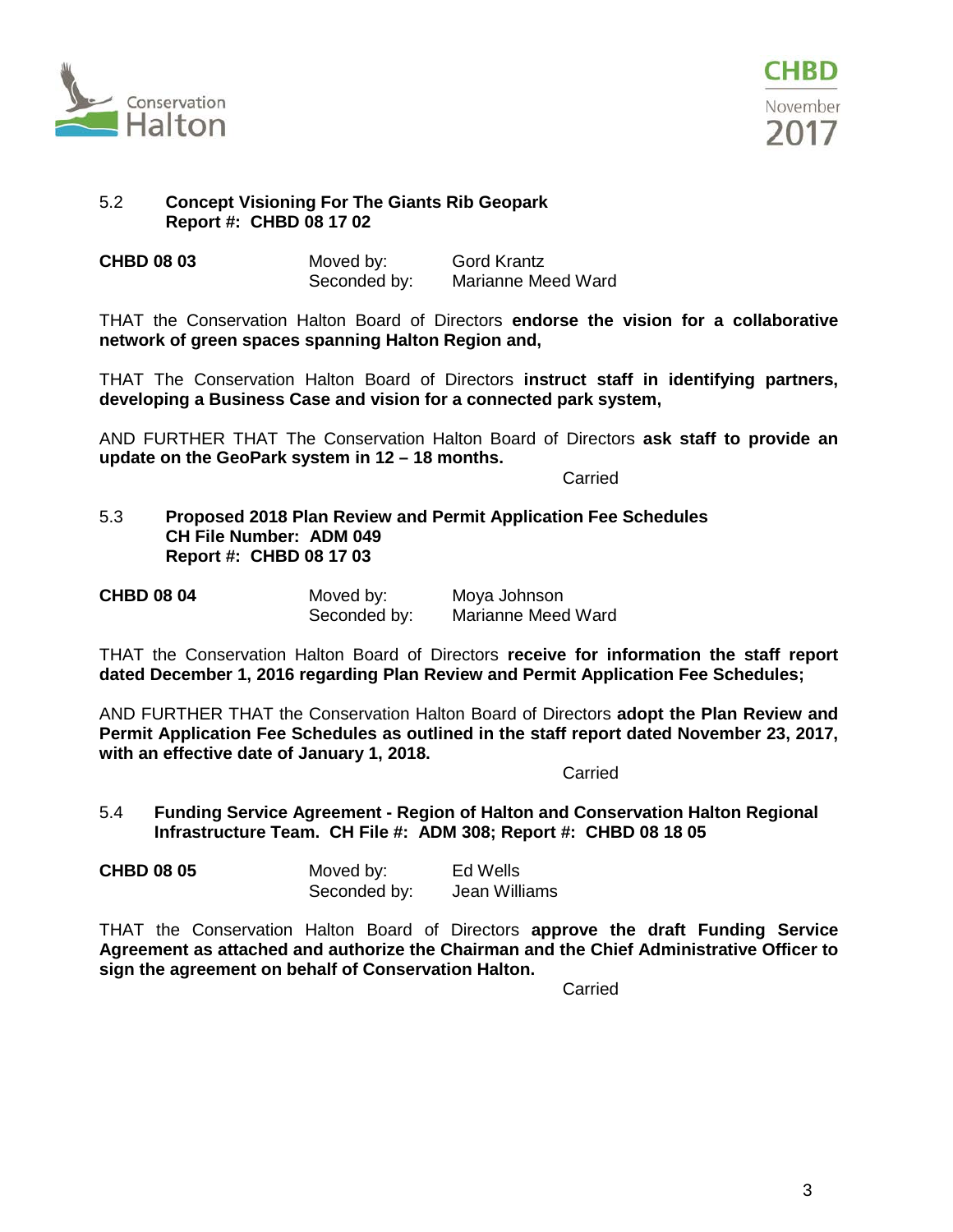



# 5.5 **Proposed development within the 7.5 metre allowance associated with the flood plain of Fourteen Mile Creek, 403 Valley Drive, Town of Oakville, Regional Municipality of Halton. CH File # A/17/O/56; Report #: CHBD 08 17 06**

| <b>CHBD 08 06</b> | Moved by:    | Rob Burton    |
|-------------------|--------------|---------------|
|                   | Seconded by: | Dave Gittings |

THAT the Conservation Halton Board of Directors **approve the issuance of a permit for the construction of a second storey addition and construction of a garage within the 7.5 metre allowance associated with the flood plain of Fourteen Mile Creek at 403 Valley Drive, Town of Oakville, Regional Municipality of Halton.**

Carried

5.6 **2018 Budget** (Resolutions from Finance & Audit Committee, Nov. 1, 2017) **Report #: FA 05 17 01**

THAT the Conservation Halton Finance & Audit Committee **recommend to the Conservation Halton Board of Directors**:

| <b>CHBD 08 07</b> | Moved by:    | Rob Burton   |
|-------------------|--------------|--------------|
|                   | Seconded by: | Moya Johnson |

THAT **the Municipal levy of \$300,311, matching the Provincial funding portion, included in the 2018 Budget be approved;**

Carried

**CHBD 08 08 Moved by:** Rob Burton Seconded by: Moya Johnson

THAT **Municipal funding of \$9,248,013 being the balance of municipal funding in the 2018 Budget be approved by a weighted vote;**

| <b>Recorded Vote:</b> |  |
|-----------------------|--|
|-----------------------|--|

For a controller controller and Against the Controller Absent

Rob Burton Joanne DiMaio Mike Cluett **Cathy Duddeck** Cathy Duddeck **Cathy Duddeck** Cathy Duddeck Dave Gittings **Rob Duvall** Moya Johnson **Stephen Gilmour** Stephen Gilmour Gord Krantz **Allan Elgar** Allan Elgar Allan Elgar Allan Elgar Allan Elgar Allan Elgar Allan Elgar Allan Elgar Allan Elgar Allan Elgar Allan Elgar Allan Elgar Allan Elgar Allan Elgar Allan Elgar Allan Elgar Allan Elgar Alla Brvan Lewis **Bruite Sue McFadden** Sue McFadden Sue McFadden Sue McFadden Sue McFadden Sue McFadden Sue McFadden Gerry Smallegange Jim Sweetlove John Vice Marianne Meed Ward Ed Wells Jean Williams

Carried